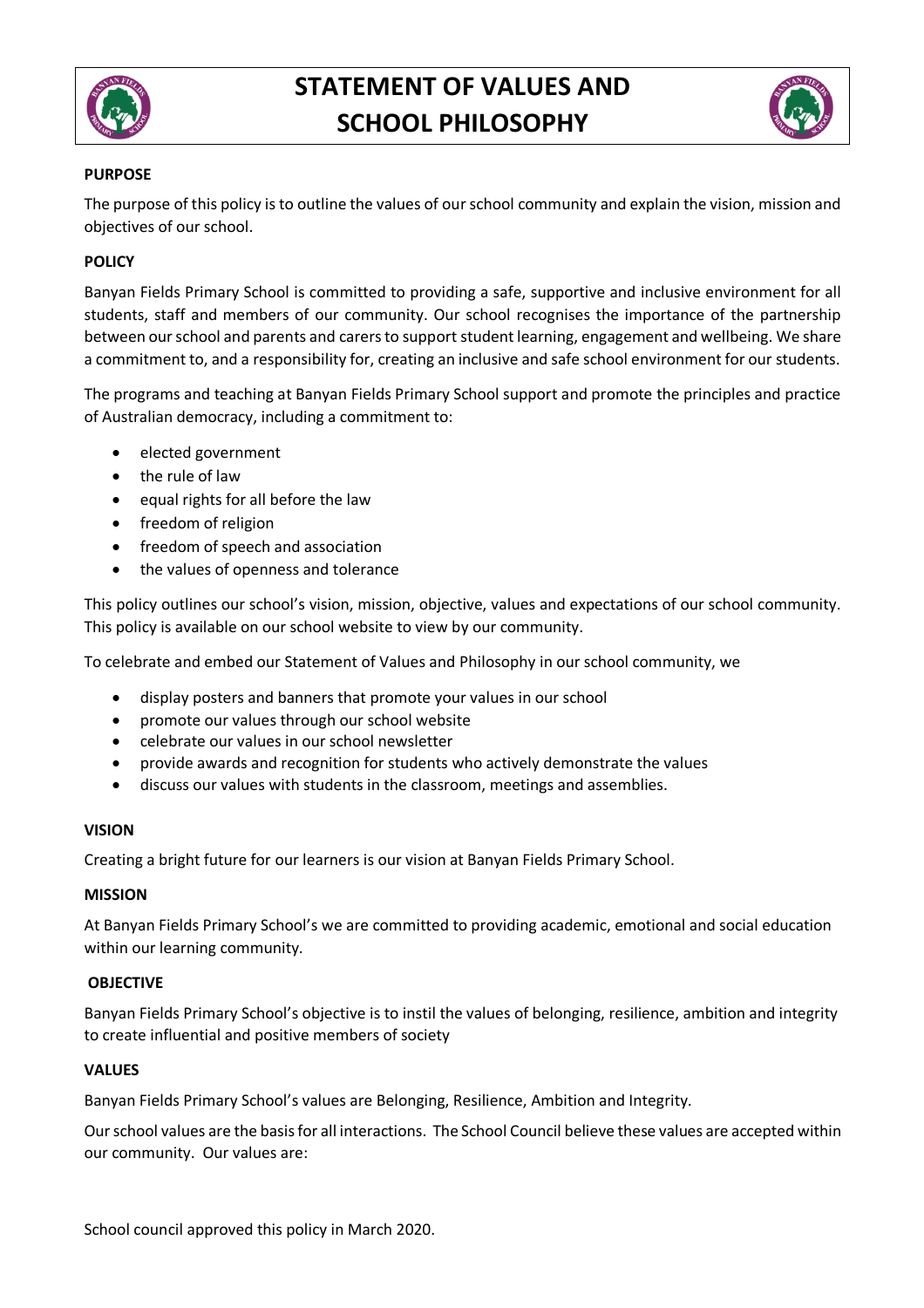**Belonging: Including everyone** using the common themes of acceptance; tolerance; caring and loyalty.

**Resilience: Bouncing back** using the common themes of learning from mistakes; mental toughness and never give up, even when it is hard.

**Ambition: My very best effort** using the common themes of high expectations of myself and others; spirit; future success; self-belief and doing my very best.

**Integrity: Always doing the right thing** using the common themes of truth, honesty and trust.

# **BEHAVIOURAL EXPECTATIONS**

Banyan Fields Primary School acknowledges that the behaviour of staff, parents, carers and students has an impact on our school community and culture. We acknowledge a shared responsibility to create a positive learning environment for the children and young people at our school.

The School Council expects that all students, parents, staff and visitors of the school conduct themselves in the following way:

- Listen and respond with consideration, speaking politely;
- Support, help and treat others fairly;
- Support school procedures, policies and requests;
- Take care of the school's property and environment;
- Take pride in our school and promote a community spirit;
- Report any concerns relating to student safety to the Principal or Assistant Principal in line with the Child Safe Standards.

The School Council expect that parents support their child and the school in coming to a resolution in regards to difficult issues.

As principals and school leaders, we will:

- model positive behaviour and effective leadership
- communicate politely and respectfully with all members of the school community
- work collaboratively to create a school environment where respectful and safe behaviour is expected of everyone
- behave in a manner consistent with the standards of our profession and meet core responsibilities to provide safe and inclusive environments
- plan, implement and review our work to ensure the care, safety, security and general wellbeing of all students at school
- identify and support students who are or may be at risk
- do our best to ensure every child achieves their personal and learning potential
- work with parents to understand their child's needs and, where necessary, adapt the learning environment accordingly
- respond appropriately when safe and inclusive behaviour is not demonstrated and implement appropriate interventions and sanctions when required
- inform parents of the school's communication and complaints procedures
- ask any person who is acting in an offensive, intimidating or otherwise inappropriate way to leave the school grounds.

As teachers and non-teaching school staff, we will:

School council approved this policy in March 2020.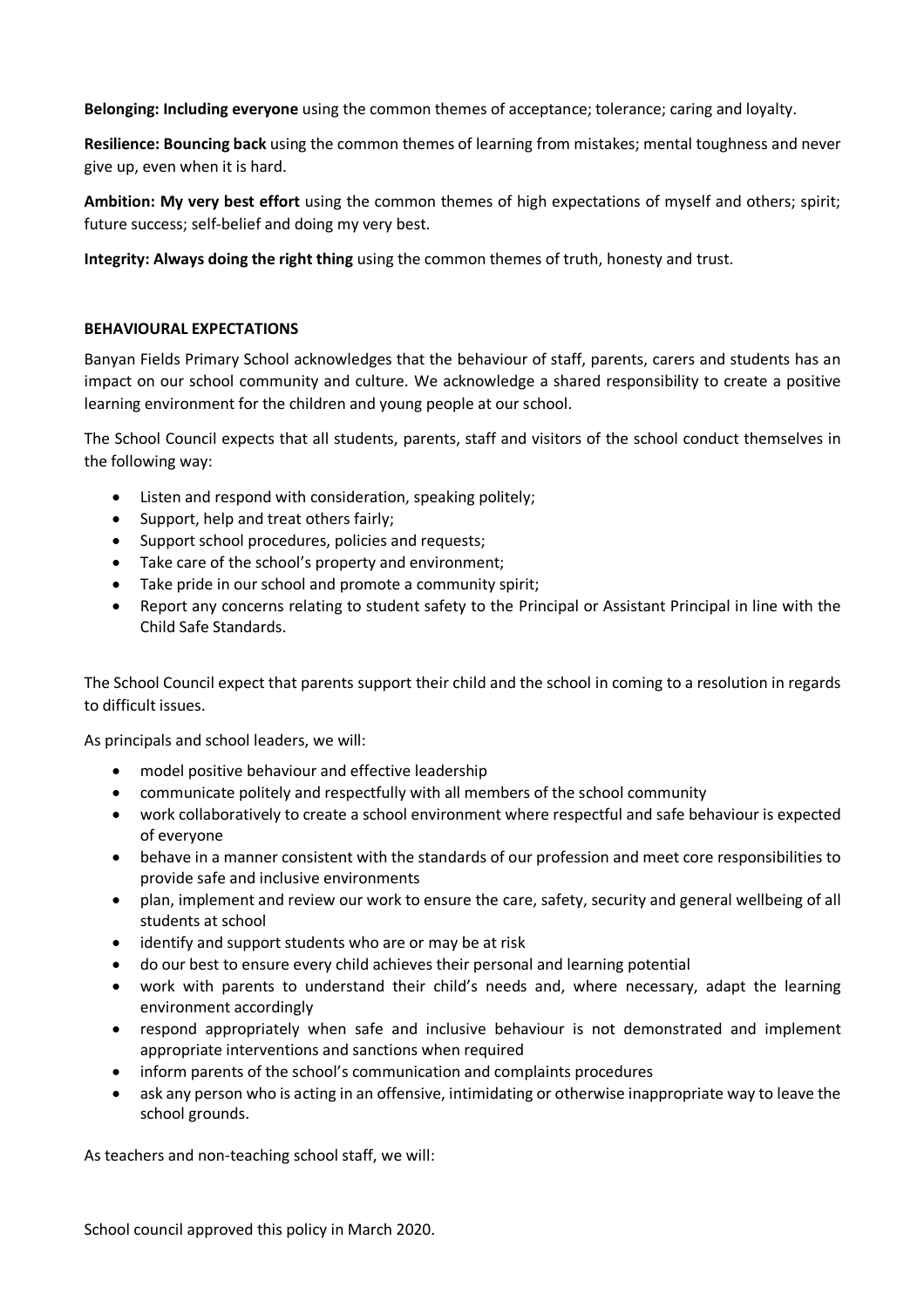- model positive behaviour to students consistent with the standards of our profession
- communicate politely and respectfully with all members of the school community
- proactively engage with parents about student outcomes
- work with parents to understand the needs of each student and, where necessary, adapt the learning environment accordingly
- work collaboratively with parents to improve learning and wellbeing outcomes for students with additional needs
- communicate with the principal and school leaders in the event we anticipate or face any tension or challenging behaviours from parents
- treat all members of the school community with respect.

As parents and carers, we will:

- model positive behaviour to our child
- communicate politely and respectfully with all members of the school community
- ensure our child attends school on time, every day the school is open for instruction
- take an interest in our child's school and learning
- work with the school to achieve the best outcomes for our child
- communicate constructively with the school and use expected processes and protocols when raising concerns
- support school staff to maintain a safe learning environment for all students
- follow the school's processes for communication with staff and making complaints
- treat all school leaders, staff, students, and other members of the school community with respect

As students, we will:

- model positive behaviour to other students
- communicate politely and respectfully with all members of the school community
- comply with and model school values
- behave in a safe and responsible manner
- respect ourselves, other members of the school community and the school environment
- actively participate in school
- not disrupt the learning of others and make the most of our educational opportunities

As community members, we will:

- model positive behaviour to the school community
- treat other members of the school community with respect
- support school staff to maintain a safe and inclusive learning environment for all students
- utilise the school's processes for communication with staff and submitting complaints

### **UNREASONABLE BEHAVIOURS**

Schools are not public places, and the Principal has the right to permit or deny entry to school grounds (for more information, see our *Visitors Policy*).

Unreasonable behaviour that is demonstrated by school staff, parents, carers, students or members of our school community will not be tolerated at school, or during school activities.

Unreasonable behaviour includes:

- speaking or behaving in a rude, manipulative, aggressive or threatening way, either in person, via electronic communication or social media, or over the telephone
- the use or threat of violence of any kind, including physically intimidating behaviour such as aggressive hand gestures or invading another person's personal space

School council approved this policy in March 2020.